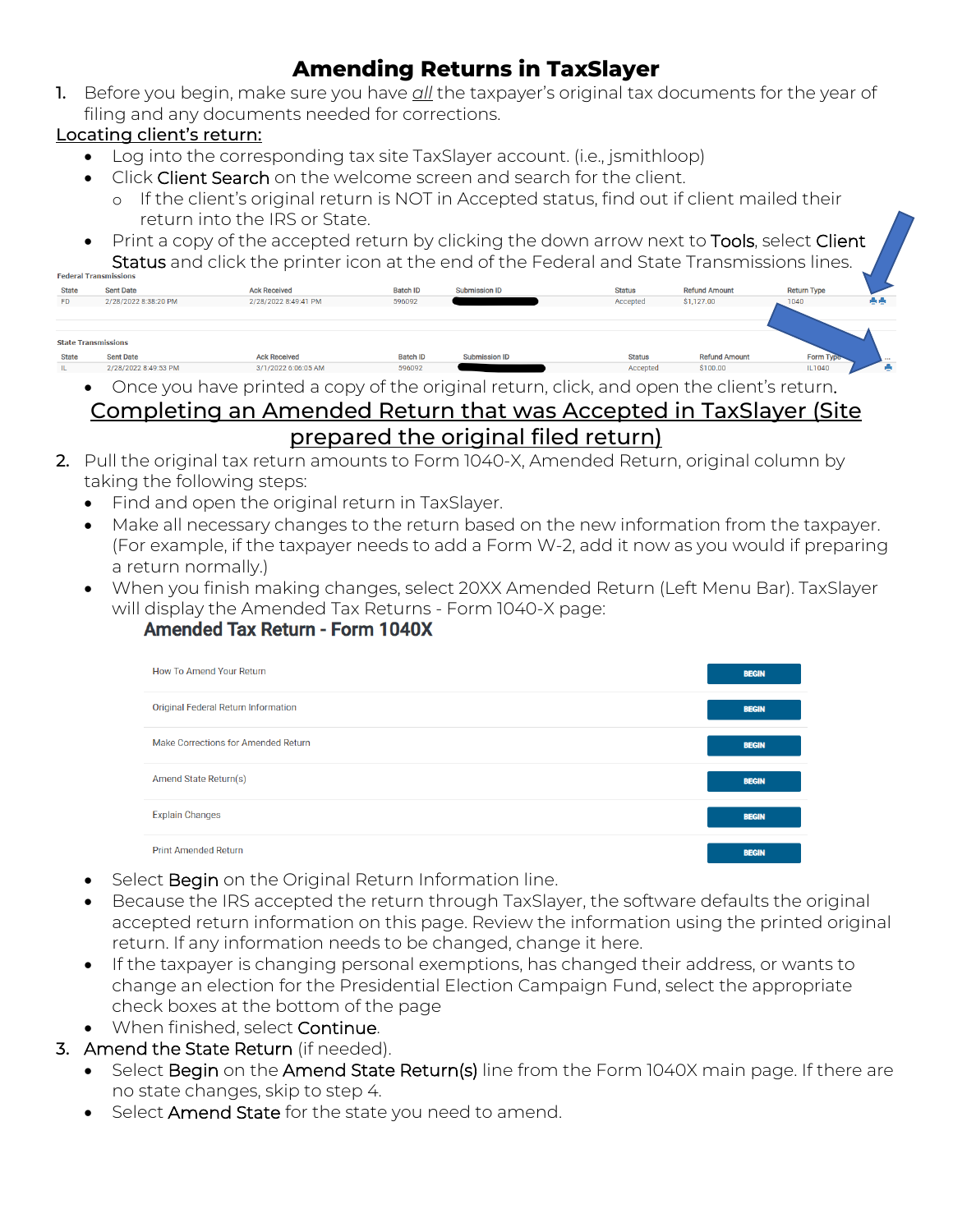| <b>State</b>    | <b>Return Type</b> |                                       |
|-----------------|--------------------|---------------------------------------|
| <b>Illinois</b> | Resident           | <b>Ctoto</b><br>Amend State<br>œ<br>Ð |

- Scroll down and select Begin on the Amended Return line.
- Read the screen and select Yes from the drop-down list.
- Select Begin on the General Questions line.
	- o Answer Question #1 Question #2 then must be left blank.
	- o Skip question #3.
	- o Question #4 must be answered.
	- o Question #5 and #6 automatically defaults to No, but you must ask the client and answer the questions appropriately.
		- If the Name, Address, or SSN are different from previous return, Select Yes. Then click Begin to fill out the section.
- When you finish reviewing all information, select **Continue**.
- If the client paid any balance due from the original return, enter the amount in the Total amount paid with original return line.
- Enter the refund amount from the original return in the Total of previous overpayments, refunds, or credit carryforward line.
- The Explain Changes section will be forwarded from the federal amended return.
- Click Continue and Exit Illinois Return. Then, click Continue again.

#### 4. Explain changes

- From the Amended Tax Return Form 1040X page, select Begin on the Explain Changes line.
- Enter an explanation for each change in the box provided. Click Continue.
- 5. Tax Preparers: This is where you will Save & Exit the client's return and complete your portion of the Amendment Tracker.

### Quality Review Instructions:

- 1. Locate the client's return: Log into tax site the amendment was prepared refer to the Amendment Tracker sheet.
- 2. Locate return from Client Search and open client's return.
- 3. Identify the new changes that were made refer to the Amendment Tracker sheet.
- 4. Review all the information from the Amended Tax Return Form 1040X page.
- 5. From the Summary/Print page, click View/Print Return on the top right corner of the page.
	- Then select Print your 20xx Tax Return.
	- A new pop-up window will appear with the tax return in PDF form.
		- o In the PDF file of the return, examine Column A to verify all the information was appropriately carried over from the original Form 1040, U.S. Individual Tax Return. Next, verify the amounts in Column C are the true and accurate amounts. Then, confirm Column B is the difference between Columns C and A, which represents the amounts of what is being added or removed.
		- o Verify the correct amount overpaid or owed. On page 2, verify that all information is correct and that appropriate boxes are checked for qualifying children eligible for Child Tax Credit.
		- o If the state form is amended, scroll down the pdf to the state forms and verify that additions to or subtractions from the federal AGI that were manually made on the amended state return are correct.
		- o For an amended return, Form 1040-X is the payment voucher if a balance is due. The taxpayer should simply enclose a check or money order with the amended return.
		- o Verify the state payment voucher amount (if used for your state) and that state amended return requirements are met.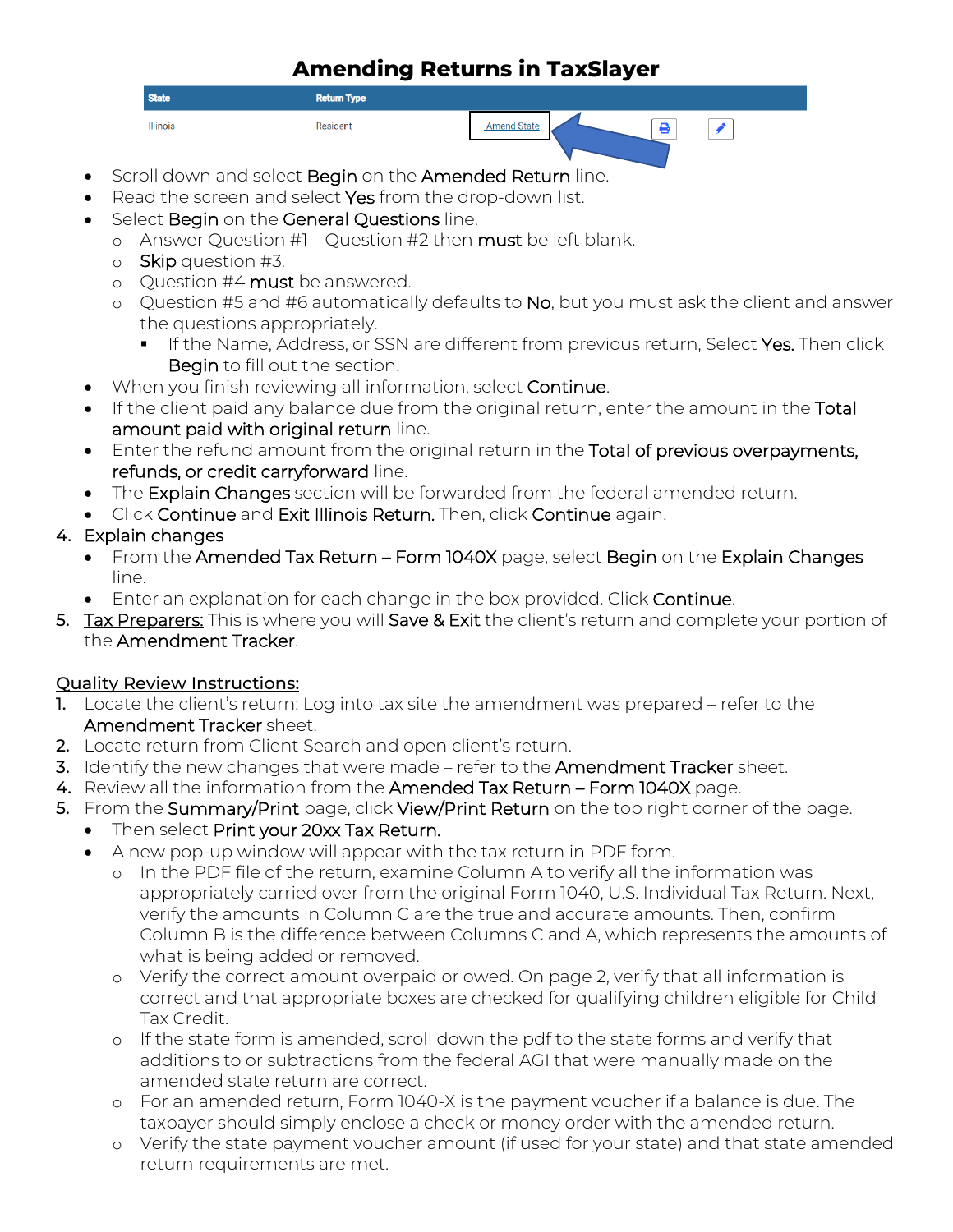- Close the amended PDF return window.
- 6. Select E-file on the left-side menu once the amended return is complete.
	- At the e-file screen, select Amended tax return.

| E-File<br>Select an option below to get started. |  |  |  |  |
|--------------------------------------------------|--|--|--|--|
| Original tax return                              |  |  |  |  |
| Amended tax return                               |  |  |  |  |
| <b>CONTINUE</b><br><b>BACK</b>                   |  |  |  |  |

- Select Continue.
- Amended Return page select the Paper Return filing method.
- ◆ Note: Direct Deposit/Debit is not allowed at this time for amended tax returns.
- Go through each section the answers will be already populated from the original return.
- A pop-up will appear regarding collecting fees Click Okay. o Ladder Up does not collect any fees from clients.
- In the Submission Page Print Tax Documents Select PAPER FILE COPY and print. o You will need to print out two copies (Client and Mailing copy).
- 7. Once the amended PDF return has been reviewed with the client, you must then assemble the 1040X package assemble for the client to mail out.
- 8. Have taxpayer(s) sign the 1040-X and the IL-1040-X amended return. Advise the taxpayer the amended return should not be filed until the refund, or the original return has been processed.
	- Refer to the lavender colored "Amended Return Instructions" handout for volunteers and client's final steps instructions.

Save and exit the return.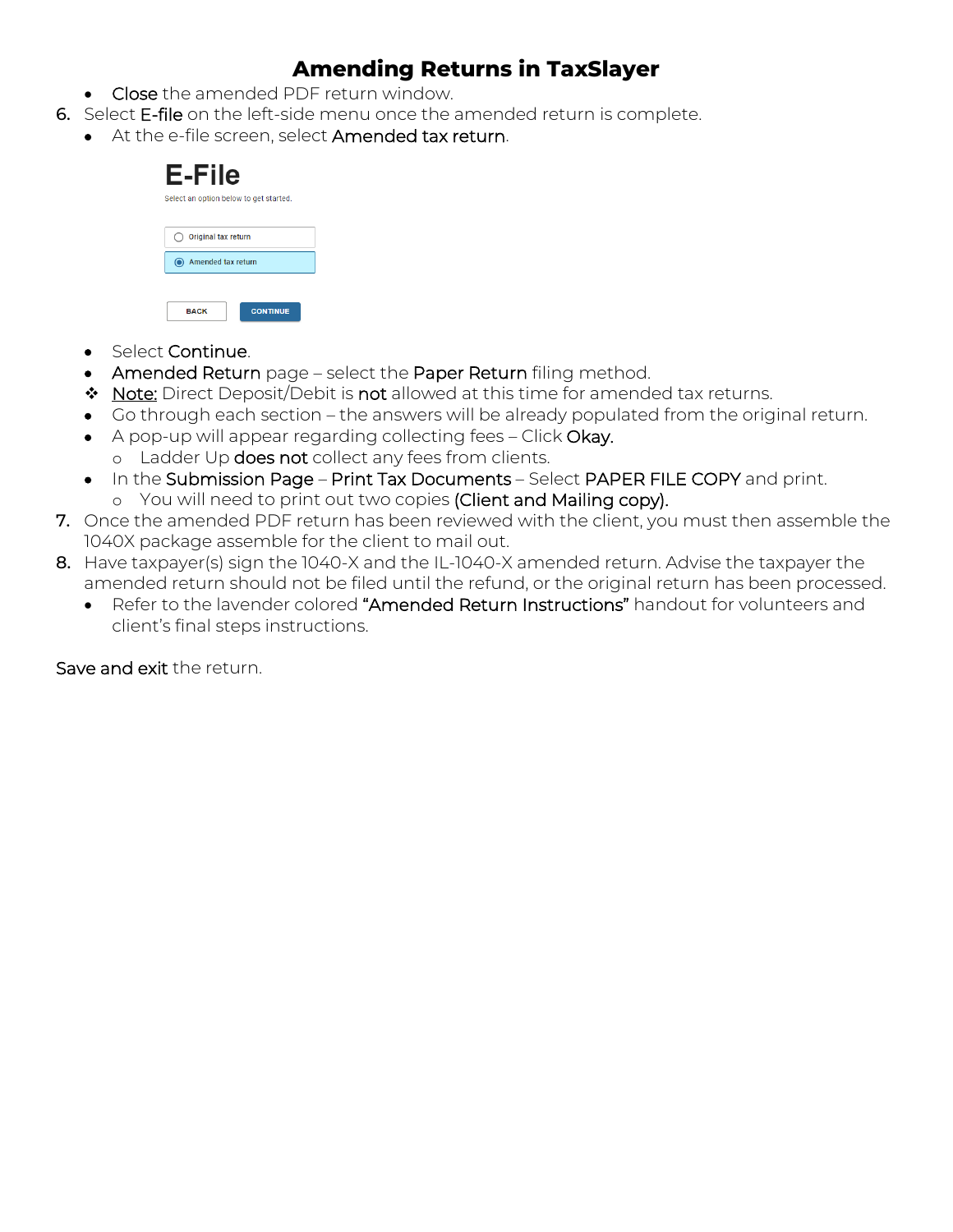Page Intentionally Left Blank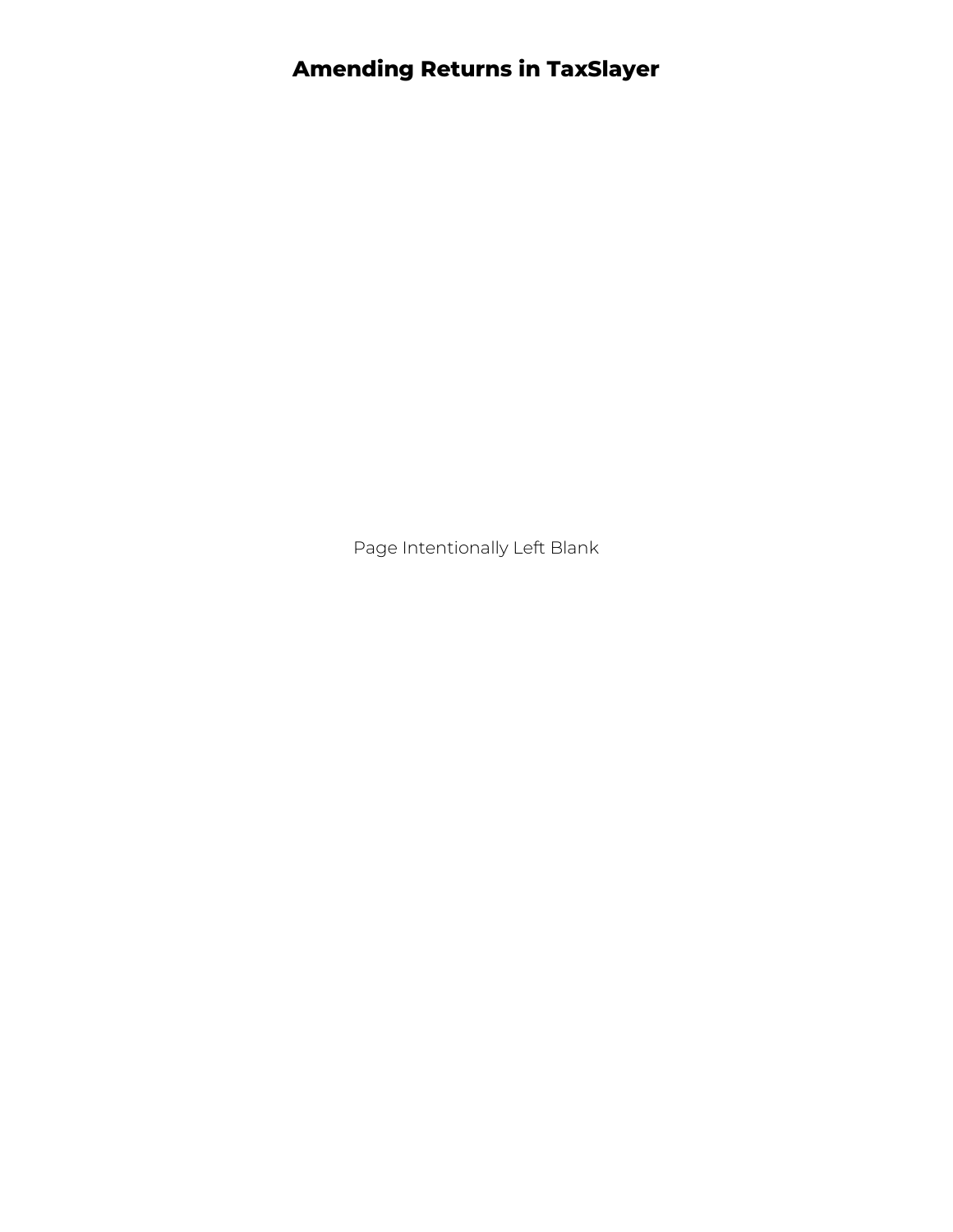### **Amending Returns in TaxSlayer** Completing an Amended Return that was NOT created by the site preparing the Amended Return

- 1. Since the return does not currently exist, create a federal return, and state return, if applicable, that includes the amended information. These return figures comprise Form 1040-X, Column C. For any return with multiple information-reporting documents, as an alternative to entering every document, add the documents together. The software requires an EIN and business address to calculate and place information on the correct line of the tax return. Choose an EIN and business address from the available information-reporting documents for software input. All information-reporting documents that support changes must be included with the tax return. If applicable, create state return.
	- Refer to the Tax Preparer Checklist for creating a new tax return, if needed.
	- For returns with adjustments, credits, and additional schedules:
		- o Schedule C with no required amendment can be created by using the net profit as total income.
		- o Schedule D with no required amendment can be created by using one transaction for long term and/or one transaction for short term. Enter the net gain as the sales price with no basis.
		- o Adjustments and credits information are entered as applicable.
- 2. Go to the 20xx Amended Return menu > Original Federal Return Information screen to provide the original return information.
	- This menu populates Form 1040-X, column A.
	- Form 1040-X columns C will populate based on the return prepared with the amended information. Column B will populate based on the differences between Columns C and A.

### 3. Amend the State Return (if needed).

- Select Begin on the Amend State Return(s) line from the Form 1040X main page. If there are no state changes, skip to step 4.
- Select Amend State link at Amended State Return screen.
- Scroll down and select **Begin** on the **Amended Return** line.
- Read the screen and select Yes from the drop-down list.
- Select Begin on the General Questions line.
	- o Answer Question #1 Question #2 then must be left blank.
	- o Skip question #3.
	- o Question #4 **must** be answer.
	- o Question #5 and #6 automatically defaults to No, but you must ask the client and answer the questions appropriately.
		- If the Name, Address, or SSN are different from previous return, Select Yes. Then click Begin to fill out the section.
- When you finish reviewing all information, select Continue.
- If the client paid any balance due from the original return, enter the amount in the Total amount paid with original return line.
- Enter the refund amount from the original return in the Total of previous overpayments, refunds, or credit carryforward line.
- The Explain Changes section will be forwarded from the federal amended return.
- Click Continue and Exit Illinois Return. Then, click Continue again.

### 4. Explain changes

- From the Amended Tax Return Form 1040X page, select Begin on the Explain Changes line.
- Enter an explanation for each change in the box provided.
- 5. Click Continue till you get to the E-file section.
- 6. Select Original tax return option, then continue.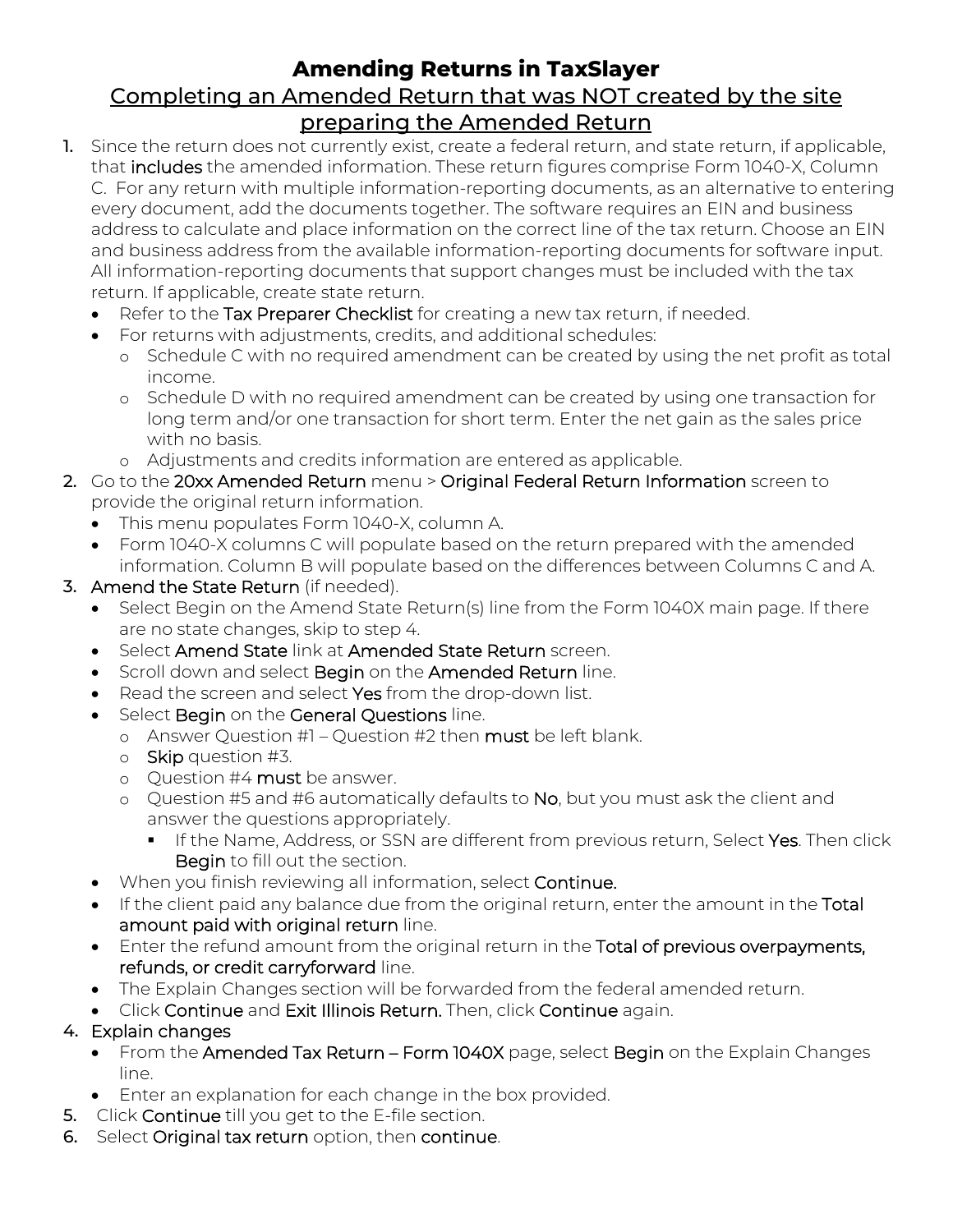- In the Return Details page, select the Paper Return filing method for both the federal and state return.
	- o Go through each page and answer all the required sections.
- A pop-up window will appear regarding collecting fees Click Okay. o Ladder Up does not collect any fees from clients.
- 7. Under File return (bottom section) Select Mark tax return ready for review.
- 8. Save and exit the return.

### Quality Review Instructions:

- 1. Locate the client's return: Log into tax site the amendment was prepared refer to the Amendment Tracker sheet.
- 2. Locate return from Client Search and open client's return.
- 3. Identify the new changes that were made refer to the Amendment Tracker sheet.
- 4. Review all the information from the Amended Tax Return Form 1040X page.
- 5. From the Summary/Print page, click View/Print Return on the top right corner of the page.
	- Then select Print your 20xx Tax Return.
	- A new pop-up window will appear with the tax return in PDF form.
	- In the PDF file of the return, examine Column A to verify all the information was appropriately carried over from the original Form 1040, U.S. Individual Tax Return. Next, verify the amounts in Column C are the true and accurate amounts. Then, confirm Column B is the difference between Columns C and A, which represents the amounts of what is being added or removed.
	- Verify the correct amount overpaid or owed. On page 2, verify that all information is correct and that appropriate boxes are checked for qualifying children eligible for Child Tax Credit.
	- If the state form is amended, scroll down the pdf to the state forms and verify that additions to or subtractions from the federal AGI that were manually made on the amended state return are correct.
	- For an amended return, Form 1040-X is the payment voucher if a balance is due. The taxpayer should simply enclose a check or money order with the amended return.
	- Verify the state payment voucher amount (if used for your state) and that state amended return requirements are met.
	- Close the amended PDF return window.
- 6. Select E-file on the left-side menu once the amended return is complete.
	- At the e-file screen, select Amended tax return.

| E-File                                 |  |  |  |  |
|----------------------------------------|--|--|--|--|
| Select an option below to get started. |  |  |  |  |
|                                        |  |  |  |  |
| Original tax return                    |  |  |  |  |
|                                        |  |  |  |  |
| Amended tax return                     |  |  |  |  |
|                                        |  |  |  |  |
| <b>CONTINUE</b><br><b>BACK</b>         |  |  |  |  |

- Select Continue.
- Amended Return page select the **Paper Return** filing method.
- $\bullet$  Note: Direct Deposit/Debit is not allowed at this time for amended tax returns.
- Go through each section the answers will be already populated from the original return.
- A pop-up will appear regarding collecting fees Click Okay.
	- o Ladder Up does not collect any fees from clients.
- In the Submission Page Print Tax Documents Select PAPER FILE COPY and print.
	- o You will need to print two copies (Client and Mailing copy).